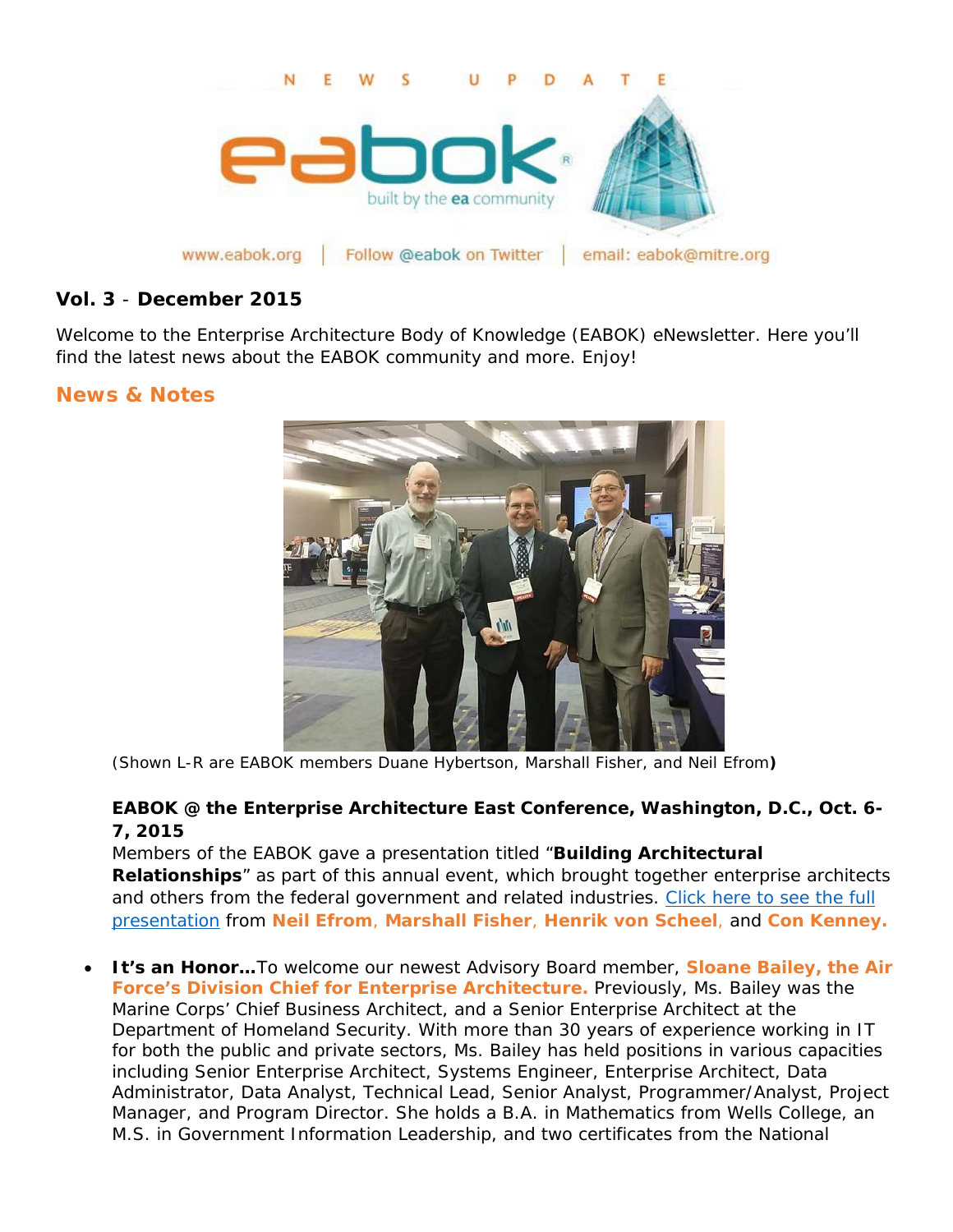Defense University, as well as the DoD CIO certificate. She is a Certified Enterprise Architect through the FEAC Institute.

Ms. Bailey joins current board members **Dr. Sheila Cane**, **Professor Rich McCarthy**, and **Con Kenney**.

- **Passing the Torch**—**Dr. Duane Hybertson**, Chief Editor of the EABOK Editorial Review Board (ERB) is stepping down from this role, but staying on as a member. Taking his place as Chief Editor is **Dr. Saurabh Mittal**, Lead Systems Engineer at MITRE. Previously, he was a scientist and architect at National Renewable Energy Laboratory, the Department of Energy, and the U.S. Air Force Research Lab. Dr. Mittal has co-authored nearly 50 articles in various international conferences and journals, including a book titled "*Netcentric System of Systems Engineering with DEVS Unified Process,*" CRC Press (2013). Dr. Mittal graduated from the University of Arizona, where he earned a Master of Science and a Ph.D. in Electrical and Computer Engineering.
- **Save the Date**—The EABOK Community Workshop is scheduled for **June 23, 2016,** at [MITRE's McLean,](http://www.mitre.org/about/corporate-overview/visiting-mitre) VA, campus. The details are being worked, but expect stimulating presentations by leading enterprise architecture experts and lively discussions about the profession.
- **We're on Facebook**—EABOK now has a [Facebook page—](https://www.facebook.com/theeabok)Please visit and share your thoughts about EA.



# **Ask the Expert — Featuring Ian Komorowski, Branch Chief, U.S. Securities and Exchange Commission**

*Mr. Ian Komorowski took time from his busy post as Branch Chief for Enterprise Architecture Standards & Analysis for the [Securities and Exchange Commission](http://www.sec.gov/) (SEC) to share his perspectives on how enterprise architecture (EA) is viewed and applied in the U.S. federal government. Mr. Komorowski's employer, the SEC, has a mission to protect investors, maintain fair, orderly, and efficient markets, and facilitate capital formation.*

### **Q: Are there any projects in particular where EA played an important role? If so, can you elaborate?**

A: One of the best reactions I ever received on an EA effort was from a business owner at the end of the engagement: "You know our business better than we do!" I view that not only as a qualitative measure of the project's success, but also a key goal of what any EA effort should aspire to. Collecting all the bits and pieces of the organization—such as standard operating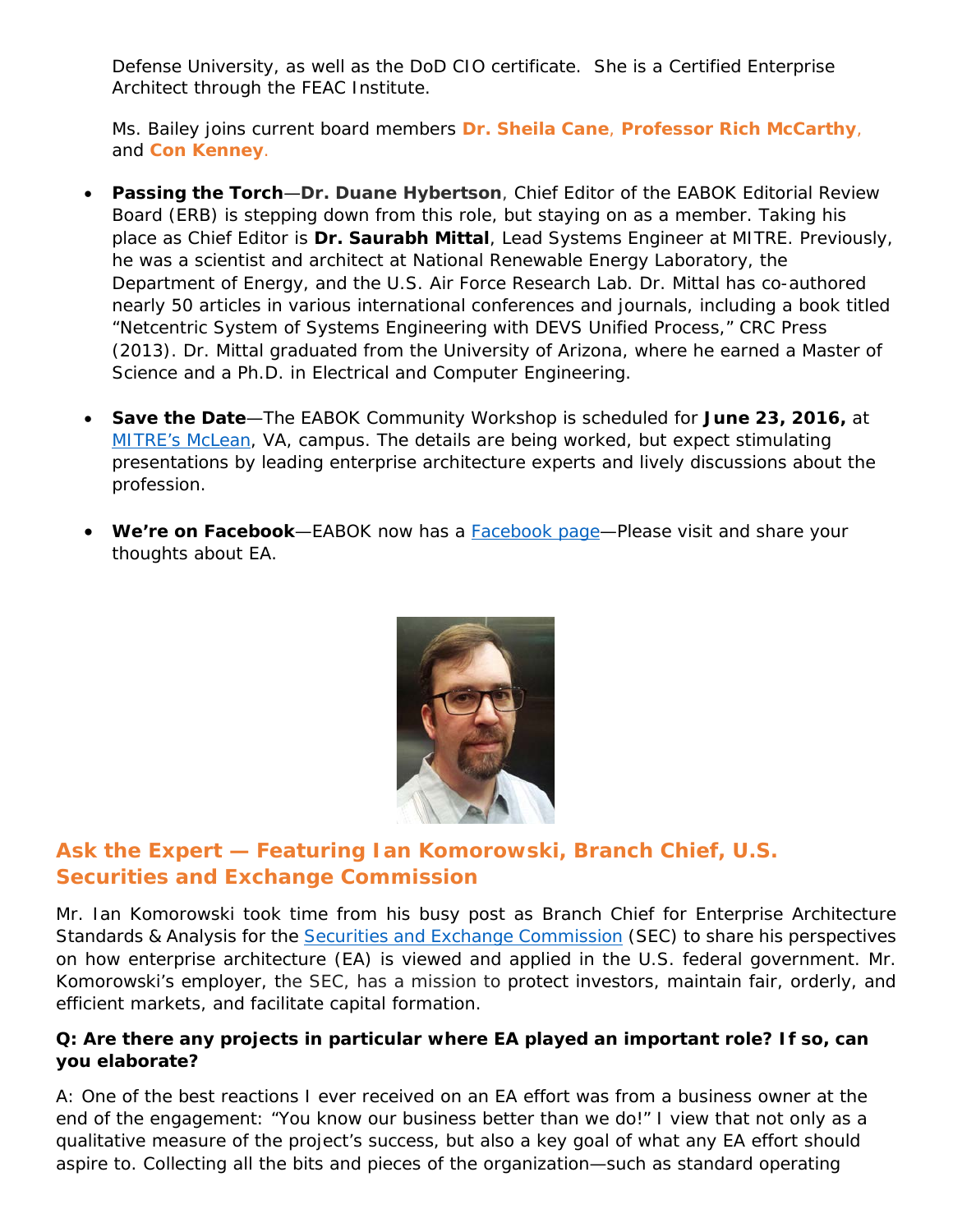procedures, undocumented business process, lists of applications or components, or other architecture-type documentation—and assembling it into a holistic view designed to meet the needs of a particular set of stakeholders and help them answer questions in a more informed way.

For this particular project, the program office inherited dozens of websites—all were focused on the maintenance of vehicles and training the maintainers. Our team assessed how users interacted with the websites, how data was hosted and sent, and how maintenance and training data was kept up to date. These activities led to the development of an abstracted end-to-end business process, helped drive the rest of the architecture documentation, and provided the overarching 'requirement' for system road mapping and migration. Without the EA effort, the stakeholders would not have had the holistic view they needed to accomplish their goals.

### **Q: Where do you see the EA profession in five or even 10 years?**

A: Before I look ahead, I'd first like to look back. Over the past decade, EA development and architecture modeling have become commoditized activities. EA has evolved to the point where the practice of building architecture is widespread; therefore, creating a solution, segment, or enterprise-level architecture is pretty straightforward. There also seems to be less of an emphasis on debating the different frameworks and their relative merits. Practitioners recognize that a framework is important for structuring the approach, and the choice of using one or another of the three or four standard frameworks (give or take) is, in my opinion, dependent on one's particular industry more than anything else.

Whether the architecture is maintained for the long term or embedded into enterprise decision methodologies is another story. I believe that over the next five to 10 years, there will be increased emphasis on the use of architecture. There is quite a bit of discussion in various professional forums (conferences, papers, etc.) on how to actually do this. Everyone agrees—it's not easy. I believe we must draw upon an architect's soft skills, e.g., understanding the culture and the politics of an organization, explaining the value of EA to non-technical stakeholders, and thinking at the strategic, programmatic, and tactical levels (sometimes in parallel!). These soft skills are necessary in order to embed the use of EA into enterprise-wide decision-making processes.

The challenges associated with embedding and maintaining EA into decision methodologies are many, starting with time. This requires a dedicated and often sustained effort for mid-size to large organizations to succeed. Another challenge is the profession's ability to differentiate itself from business intelligence and other types of analytics. The key aspect to this differentiation is maintaining the focus on both the enterprise view (as opposed to a specific project or effort), while maintaining the 'library' that EA becomes. Just like a library, information must be structured, continuously collected, and easy to find.

#### **Q: What would you like your colleagues in the federal government who aren't familiar with EA to know about the practice?**

A: One of the biggest misnomers the profession faces is that EA or 'architecture' is still viewed as an IT thing. While its roots are deep in the information systems space, the intent has almost always been to focus EA on all aspects of the enterprise—not just IT. We haven't done a very good job at embedding this thinking into the broader government space. This is partially due to legislative drivers aligning the EA function and Chief Architect to the Chief Information Officer. However, the approach of aggregating and structuring information about an enterprise can be applied to any set of decisions that have a broad scope or large sets of funds.